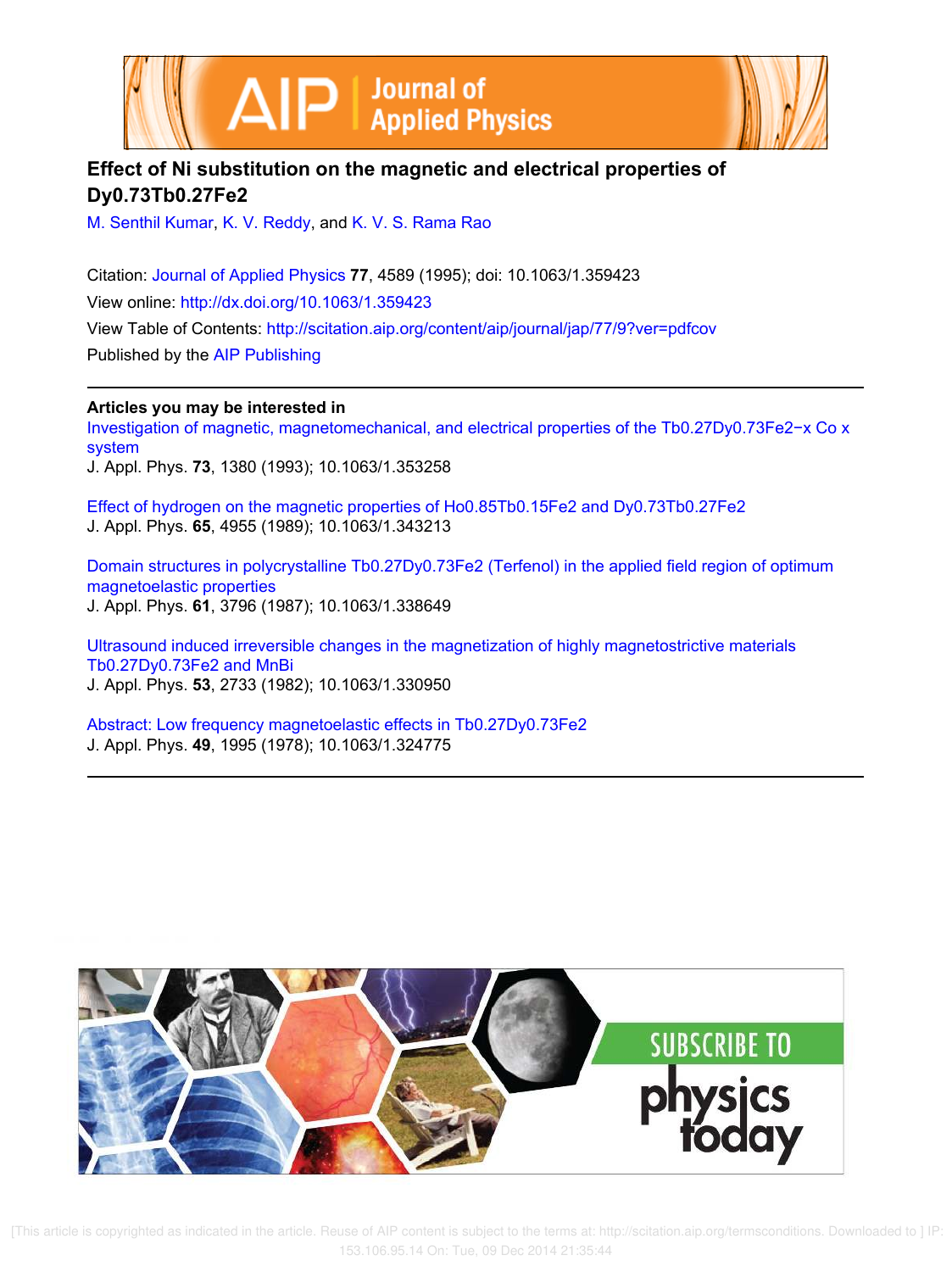# Effect of Ni substitution on the magnetic and electrical propertie of  $Dy_{0.73}Tb_{0.27}Fe_2$

M. Senthil Kumar, K. V. Reddy, and K. V. S. Rama Rao<sup>a)</sup>

Magnetism and Magnetic Materials Laboratory, Department of Physics, Indian Institute of Technology, Madras 600 036, India

(Received 22 July 1994; accepted for publication 5 January 1995)

Alloys of  $Dy_{0.73}Tb_{0.27}Fe_{2-x}Ni_x$  [0 $\leq x \leq 2$ ] were prepared and the lattice parameters obtained at room temperature showed a deviation from Vegard's law owing to the presence of magnetovolume effect. Magnetization studies were carried out up to an applied field of 10 kOe in the temperature range 4.2-750 K. Magnetization data at 4.2 K indicate the effect of domain wall pinning. Temperature dependence of magnetization curves showed maxima at low temperatures as a consequence of this pinning effect. Electrical resistivity studies were carried out in the temperature range 16-750 K. A minimum observed for  $x=2$  in the vicinity of its Curie temperature is attributed to the presence of critical fluctuations due to short-range spin ordering of the rare earths. All the samples, except  $x=2$ , showed a  $T^2$  dependence at low temperatures and this has been attributed to electron-spin wave scattering mechanism. © 1995 American Institute of Physics.

### II. INTRODUCTION II. EXPERIMENT

 $REFe_2$   $(R—rare-earth)$  alloys, particularly  $Dy_{0.73}Tb_{0.27}Fe_2$  and  $Ho_{0.85}Tb_{0.15}Fe_2$ , exhibit large magnetostriction and therefore, find extensive applications as magnetostrictive device materials.<sup>1,2</sup> The magnetic properties of these REFe, alloys are of great interest due to the presence of localized 4f electrons and itinerant 3d electrons. The magnetic anisotropy of rare earths is due to the effect of crystalline electric fields acting on the highly anisotropic 4f electron distribution. The  $3d$  electrons show very small anisotropy due to the quenching of orbital angular momentum. Therefore, the net anisotropy of REFe, systems arises mainly due to the RE ions. In contrast, the  $3d$  electrons in these alloys form narrow bands and the Fermi level is situated in a position where it can display different kinds of magnetic properties when Fe is replaced by another transition metal (TM).<sup>3,4</sup> It has been reported that, in RETM<sub>2</sub> (TM  $=$  Fe, Co and Ni) systems, Fe has a permanent moment, Co has an induced moment due to the RE moments, and Ni has no moment. Thus,  $REFe<sub>2</sub>$  and  $RECo<sub>2</sub>$  are ferrimagnets whereas REN<sub>i</sub>, is a ferromagnet. The Curie temperatures  $(T<sub>C</sub>)$  of these systems are determined primarily by the TM-TM interactions. Therefore, the changes in magnetic behavior occurring when Fe is replaced by Ni, can furnish a greater understanding of the nature of magnetic interactions present in these systems.

In our laboratory, as part of the program of understanding the effect of substitution of Ni and Co in piace of Fe on the structural, magnetic, and electrical properties of  $Ho_{0.85}Tb_{0.15}Fe_2$  and  $Dy_{0.73}Tb_{0.27}Fe_2$ , we report here, the results obtained from the studies on the  $Dy_{0,73}Tb_{0,27}Fe_{2,\pi}Ni_{\pi}$  system. Earlier investigations carried out on  $Ho_{0.85}Tb_{0.15}Fe_{2-x}Ni_x$ ,  $Ho_{0.85}Tb_{0.15}Fe_{2-x}Co_x$ , and  $Dy_{0.73}Tb_{0.27}Fe_{2-x}Co_x$  systems gave interesting results.<sup>5</sup>

The alloys were prepared by arc melting the constituent elements Dy and Tb of 99.9% purity and Fe and Ni of 99.99% purity in argon atmosphere for several times to ensure homogeneity. Weight losses after the final melting were less than 0.7% for all the samples prepared. These arc-melted ingots were annealed in evacuated quartz tubes at 1170 K for 10 days.

Lattice parameters were evaluated by least-squares refinement from powder x-ray diffractograms taken using Co  $K\alpha$  radiation. Magnetization studies were performed on powder samples using a PAR 155 vibrating sample magnetometer up to an applied field of 10 kOe and in the temperature range 4.2-750 K. These measurements were carried out from 4.2-150 K using a continuous flow liquid helium cryostat and from 130 K to room temperature (RT) using a continuous flow liquid-nitrogen cryostat. A high temperature oven assembly was used to perform the experiments above RT.

Electrical resistivity  $(\rho)$  studies were carried out using four-probe technique. Samples for resistivity measurements were cut from the ingots using a diamond cutter and polished to get disks of approximately 6 mm diameter and 1 mm thickness. The samples were reannealed at 1000 K for 24 h. Silver paste contacts were used for low temperature measurements and pressure contacts using platinum tips were used for high temperature measurements. A Keithley 224 constant current source delivering 90 mA and a Keithley 181 nanovoltmeter were used for measuring electrical resistivity. Experiments from 16-300 K were carried out using a closed cycle helium refrigerator.<sup>5,9</sup> In the temperature range  $300-$ 750 K, a high temperature oven assembly was employed.

### Ill. RESULTS AND DISCUSSION

Powder x-ray diffractograms taken at RT for  $Dy_{0.73}Tb_{0.27}Fe_{2-x}Ni_x$  samples [x=0, 0.5, 1.0, 1.5, and 2.0] revealed the formation of all samples in single phase with

a)To whom all correspondence should be addressed; Electronic mail:phy2@iitm.ernet.in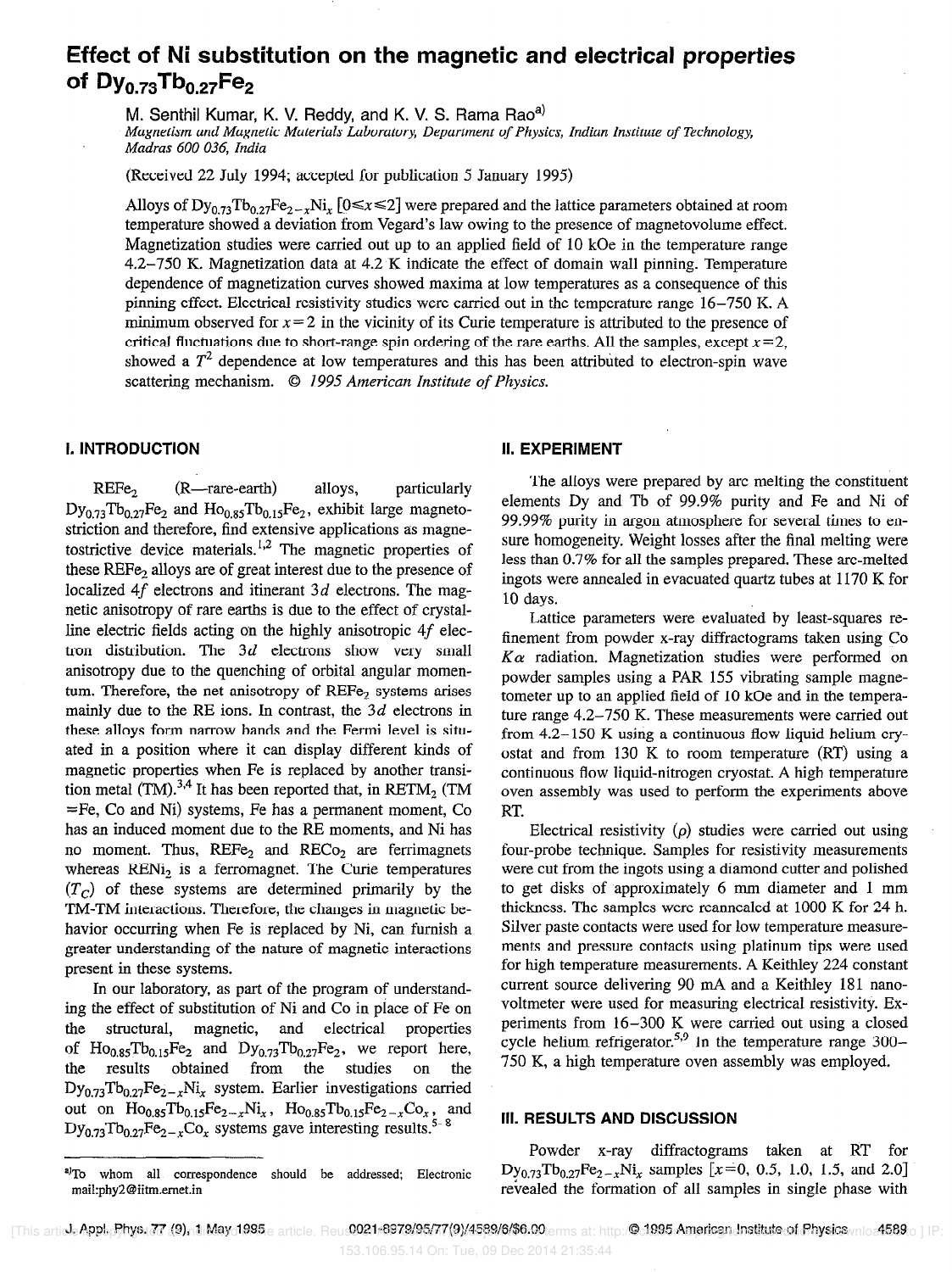

FIG. 1. Concentration dependence of lattice parameter at RT of  $Dy_{0.73}Tb_{0.27}Fe_{2-x}Ni_x$ . The "Vegard" lattice parameter for  $x=0$  is calculated from the data taken from Ref. 12.

ClS-type cubic Laves phase structure. The variation in lattice parameter as a function of  $x$  exhibits deviation from linear behavior as shown in Fig. 1.

Various factors such as size factor, ionic radii, and magnetic properties have been found to influence the lattice parameters of alloys considerably.<sup>10</sup> The major contributions to the deviation from Vegard behavior in the present system have been attributed to the magnetovolume effect<sup>11</sup> (MVE) which arises due to band polarization and local moments at the 3d. site, resulting in lattice expansion. The effect of charge transfer has influenced these deviations to a very smaIl extent.

Eriksson et  $al$ <sup>12</sup> have obtained a volume expansion of about 3.5% in the case of  $YFe<sub>2</sub>$ . Since the electronic structure of  $YFe<sub>2</sub>$  is similar to that of  $REF_2$ , the percentage of deviation of the experimental lattice parameter from the hypothetical Vegard lattice parameter for  $x=0$  can be assumed to be the same as that for  $YFe<sub>2</sub>$ .<sup>13</sup> However, for  $x=2.0$ , the Vegard lattice parameter and the experimental value are assumed to be the same and the reasons for this will be explained later. Therefore, the dashed line shown in Fig. 1 is the variation in lattice parameter as predicted by Vegard's law.

The deviation from Vegard behavior could be explained based on the unified model which includes the features of both itinerant band model and local moment model. In RETM<sub>2</sub> systems (in the present case TM=Fe and Ni), the  $3d$ electrons of the transition metals are itinerant. When the samples are cooled below  $T_c$ , the spontaneous magnetization splits the  $3d$  up- and down-spin bands of the TM, thereby increasing the antibonding character which results in Influential lattice expansion. Contributions from spin fluctuations of lo-<br>  $\begin{bmatrix} 1 & 0 \\ 0 & -1 \end{bmatrix}$  and moments on the TM ions could also be responsible for cal moments on the TM ions could also be responsible for the deviation from Vegard's law. The effect of these are felt at temperatures below as well as above  $T_c$ . For example, in



FIG. 2. Variation in magnetization with applied magnetic field for various values of  $x$  at RT.

the case of Fe, it has been established that the local moments on Fe ions persist even well above  $T_c$ .<sup>11</sup>

Combining these two effects, it could be inferred that, in compounds with  $x=0$ , 0.5, and 1.0, for which the  $T_c$  values are well above RT, the deviation from Vegard behavior is a combined effect of band polarization and spin tluctuations. In the case of  $x=1.5$ , for which the  $T_c$  value is 270 K, probably the deviation could be mainly due to spin fluctuations of the local moments. In the case of  $x=2.0$ , Ni does not possess any magnetic moment and therefore, there are no contributions to MVE.

In addition to MVE, another factor which might bring about deviation of lattice parameters from Vegard behavior is charge transfer. In  $Zr(Co_{1-x}Ni_x)_2$  system, which remains paramagnetic even up to very low temperatures, it has been reported that the deviation of lattice parameters is very small and is due to charge transfer.<sup>14</sup> Therefore, in the  $Dy_{0.73}Tb_{0.27}Fe_{2-x}Ni_x$  system, it could be inferred that the deviation of lattice parameters are mainly due to MVE.

Figure 2 shows the variation in magnetization as a function of applied magnetic field up to a value of 10 kOe at RT for all compounds prepared. It could be seen that the magnetization at 10 kOe decreases with increase in Ni concentration. Very little hysteresis was observed in these compounds. Figures  $3(a)-3(e)$  show the virgin magnetization as a function of applied magnetic field at 4.2 K. The maximum field available was only 10 kOe and this was not sufficient to saturate the samples. In the case of  $x=0$  [Fig. 3(a)], with increase in magnetic field, the magnetization changes very little up to about 1.5 kOe, above which it follows the usual ferromagnetic behavior. When the field was lowered from 10 kOe, a hysteresis of about 60 emu/g was observed. A similar behavior was also observed in samples with  $x = 0.5$ , 1.0, and 1.5 as could be seen from Figs. 3(b)-3(d), respectively. For  $x=2.0$ , very little hysteresis was observed.

These results at 4.2 K indicate that there is a minimum field required to move the domain walls in the material. In high anisotropy systems, thickness of domain walls could be as small as a few lattice parameters.<sup>15</sup> Due to the presence of narrow domain walls, there is a difference between the domain wall energy when the position of the wall is between

f.

153.106.95.14 On: Tue, 09 Dec 2014 21:35:44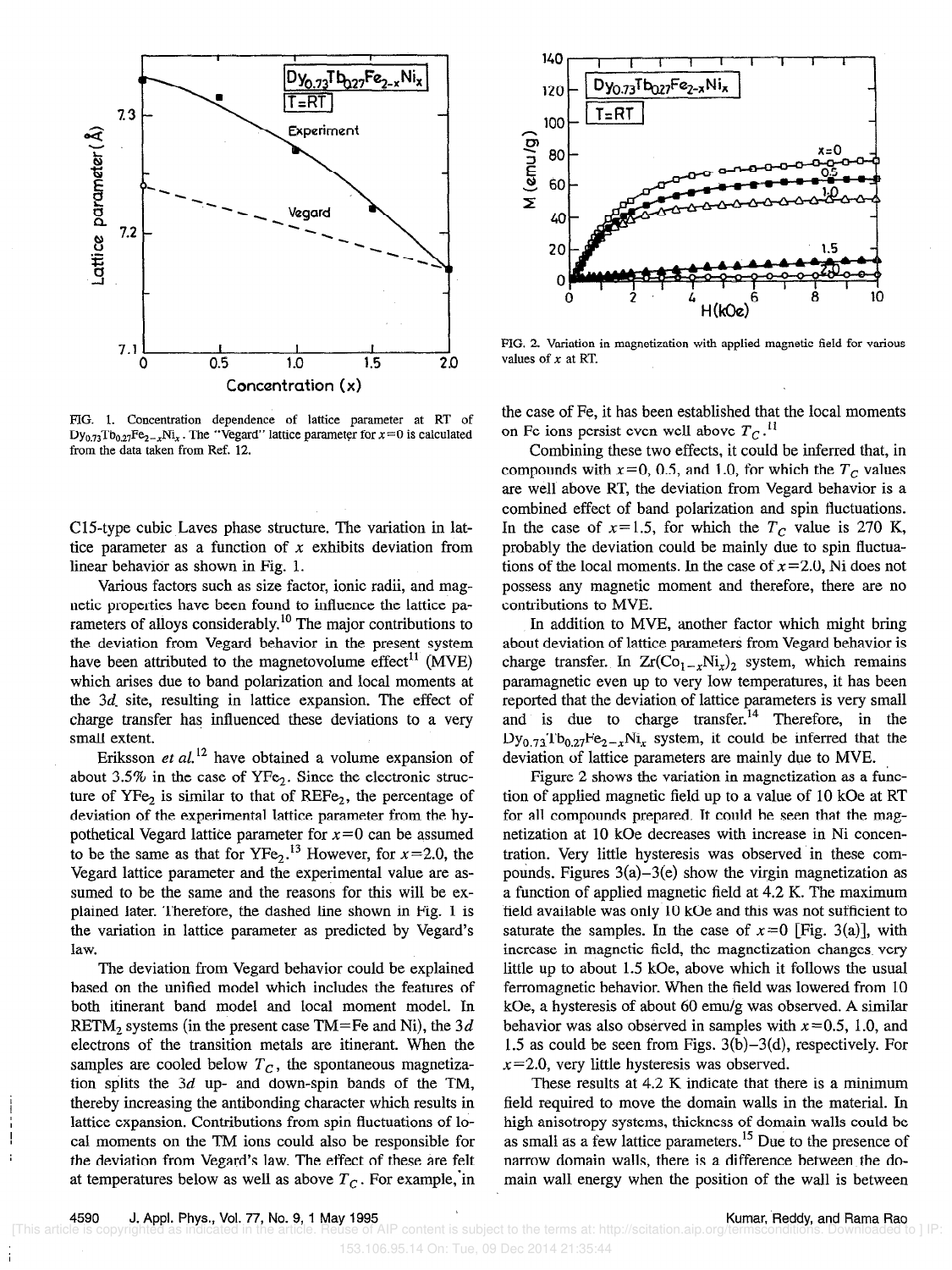

FIG. 3. (a)-(e) Variation in magnetization with applied magnetic field for various values of x at 4.2 K of  $Dy_{0.73}Tb_{0.27}Fe_{2-x}Ni_x$ . (f) Variation in propagation field  $(H_p)$  with x at 4.2 K.

two atomic planes and that when the domain wall is at the atomic plane. This results in formation of energy barriers to the motion of the domain walls. Thus, the wall energy along the  $z$  direction in the crystal is given by the relation

$$
V(z) = V(0) + \Delta V \sin(2\pi z/D), \qquad (1)
$$

where  $V(0)$  is the wall energy at the minima of the potential

energy curve,  $\Delta V$ , the energy barrier and D, the interplanar distance.

A minimum field, known as propagation field  $(H_p)$ , is required to reduce the height of these energy barriers to zero and therefore, the magnetization varies very little till the propagation field is reached. Above this field, the domain walls can easily propagate through the material and the usual ferromagnetic behavior of magnetization is achieved. When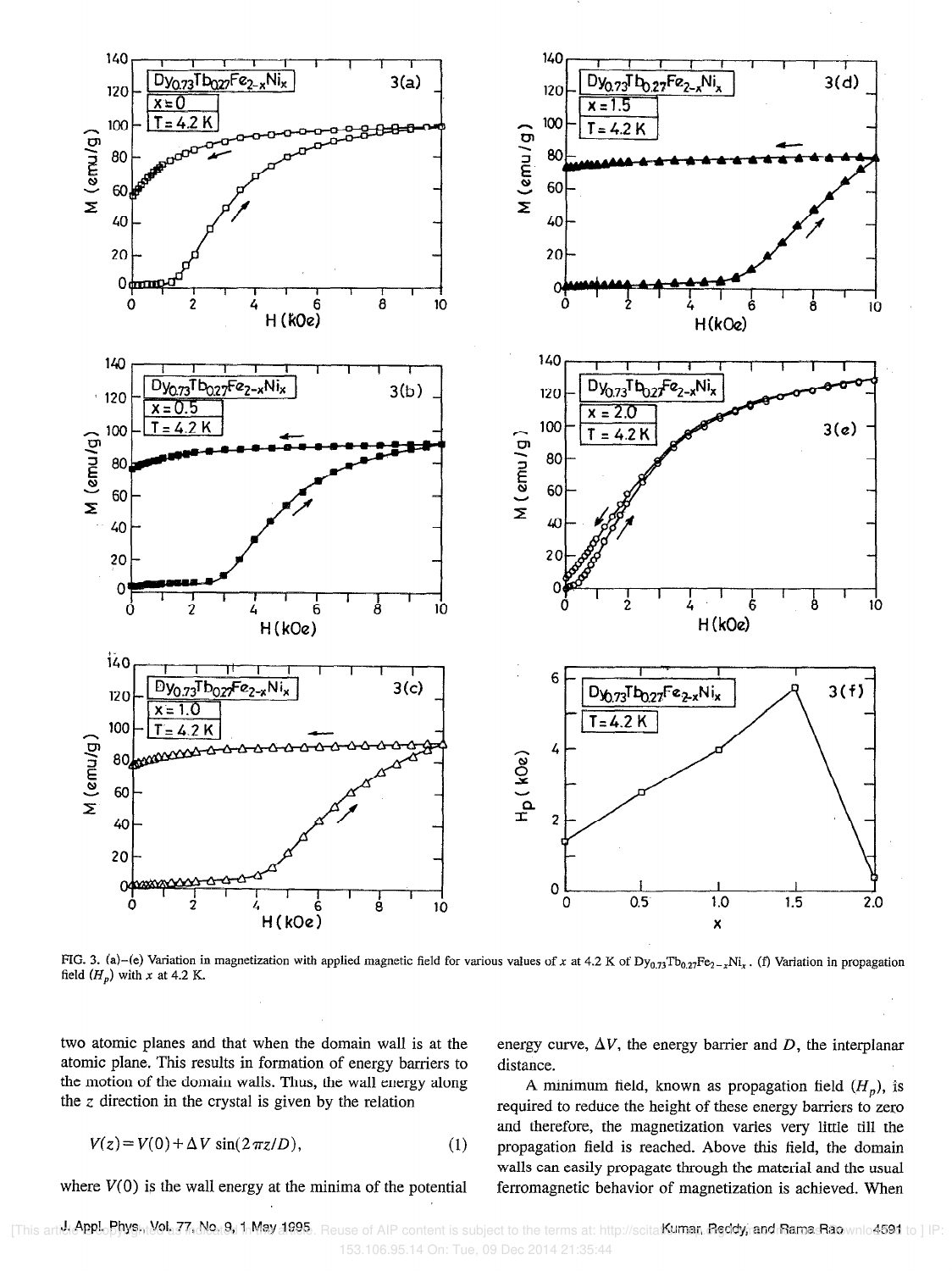the applied field is reduced, the energy barriers appear again. As a result, the walls get pinned to their present positions giving large hysteresis.

Figure 3(f) shows the  $H_p$  values as a function of x. These values increase linearly with Ni concentration up to  $x=1.5$  and then fall to a small value for  $x=2.0$ . It has been established that the  $H_p$  is an increasing function of the ratio between anisotropy and exchange coupling constants.<sup>15</sup> The present results indicate that this ratio increases with  $x$  up to  $x=1.5$  and decreases to a small value for  $x=2.0$ . Since the anisotropy in these systems is mainly due to the RE ions,  $^{16}$  it can be assumed that the anisotropy at 4.2 K remains constant up to  $x=1.5$ . The decrease in  $T_c$  with x as shown in Fig. 5 indicates that the strength of exchange interaction decreases with x. Therefore, the  $H_p$  value increases up to  $x = 1.5$ . In the case of  $x=2.0$ , the significantly low value of  $H_p$  shows that the anisotropy is reduced considerably.

These kind of pinning phenomena have been reported in REFe<sub>2-x</sub>Al<sub>x</sub> and REFe<sub>2-x</sub>Ga<sub>x</sub> systems.<sup>17-19</sup> A  $H_p$  value of 12 kOe has been observed in  $\text{DyFe}_{1.4}\text{Al}_{0.6}$  while this value is 14 kOe in DyFe<sub>1.6</sub>Ga<sub>0.4</sub>. In the present investigation, the H<sub>n</sub> value of 2.8 kOe obtained for  $Dy_{0.73}Tb_{0.27}Fe_{1.5}Ni_{0.5}$  is much smaller than the values obtained for Al and Ga substituted samples. These results indicate that the pinning effect is more pronounced on Al and Ga substitution than on Ni substitution. When Ni replaces Fe, the rigid band approximation for the  $3d$  band is valid. Therefore, the electronic structure remains the same for all the samples. On the other hand, when Fe is replaced by Al or Ga, the rigid band approximation is no longer valid and hence, the electronic structure is affected considerably. This will result in larger variations in exchange and anisotropy. Thus, a pronounced pinning effect is observed in Al or Ga substituted samples whereas the pinning effect is much less in the present system.

The temperature dependence of magnetization at an applied field of 10 kOe is shown in Fig. 4. The inset shows the behavior of the same curves in the vicinity of maxima on an expanded scale. The occurrence of these maxima are also due to the same domain wall pinning phenomena described earlier. It has been established that the anisotropy in  $REFe_{2}$ alloys decreases as the temperature is increased.' When the temperature is increased from 4.2 K,  $H_p$  starts decreasing due to decrease in anisotropy and thermal excitation. As a consequence, the magnetization at 10 kOe starts increasing towards the saturation value of the specimen even though its temperature is increased. Thus, an increase in magnetization with temperature is observed. Above a certain temperature, the domain wall pinning effects become less pronounced and hence, the temperature dependence of magnetization begins to follow the usual ferromagnetic behavior.

 $T_c$  values determined from magnetization studies are shown in Fig. 5. These values decrease monotonically with increasing Ni content. Similar variations in  $T_c$ values have also been observed in  $RE(Fe_{1-x}Ni_x)_2$  and  $\text{Dy}_{0.73} \text{To}_{0.27}(\text{Fe}_{1-x} \text{Ni}_x)_{1.9}$  systems.<sup>3,20,21</sup> On the contrary, the  $T_c$  values increase up to  $x=0.25$  and then decrease less rapidly in the case of  $RE(Fe_{1-x}Co_x)_2$  systems.<sup>6,7,22</sup>

The results of electrical resistivity studies carried out in the temperature range 16-750 K are shown in Fig. 6. The  $T_c$ 

153.106.95.14 On: Tue, 09 Dec 2014 21:35:44



FIG. 4. Temperature dependence of magnetization at an applied field of 10 kOe for various x of  $Dy_{0.73}Tb_{0.27}Fe_{2-x}Ni_x$ . The inset shows the behavior in the vicinity of maxima.

values obtained from these resistivity curves are plotted along with the  $T_c$  values obtained from magnetization measurements as shown in Fig. 5. A good agreement between these two measurements is observed. The inset in Fig. 6 shows the anomaly observed for  $x=2.0$  in the vicinity of its  $T_c$ . This observation is similar to the one reported by us earlier in the  $\text{Ho}_{0.85}\text{Nb}_{0.15}\text{Fe}_{2-x}\text{Ni}_x$  system.<sup>5</sup> When the sample is cooled from temperatures above  $T_c$ , critical fluctuations due to short-range spin ordering of RE's start increasing. Thus, the electrical resistivity due to the effect of



FIG. 5. Curie temperature as a function of  $x$  obtained from magnetization and electrical resistivity measurements on  $Dy_{0.73}Tb_{0.27}Fe_{2-x}Ni_x$ .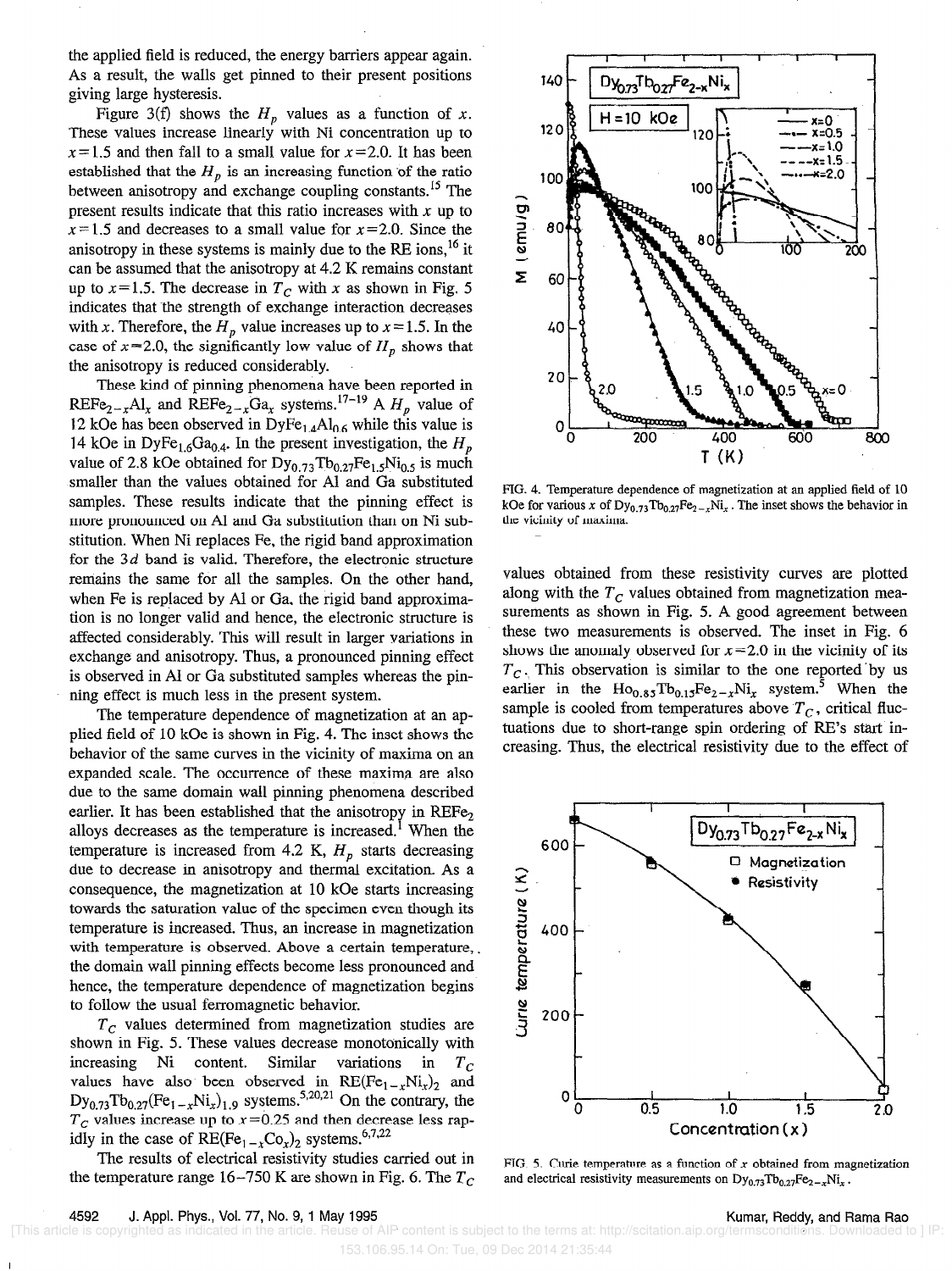

FIG. 6. Temperature dependence of electrical resistivity for various values of x of  $Dy_{0.73}Tb_{0.27}Fe_{2-x}Ni_x$ . The inset shows the anomaly observed for  $x=2$  in the vicinity of  $T_c$ .

 $s-f$  exchange interaction between the conduction electrons and the localized  $f$  electrons near the magnetic transition starts increasing with decrease in temperature and therefore, the minimum is observed.<sup>23,24</sup> For  $x < 2$ , the Fe-Fe interactions are stronger and therefore, the magnitude of resistivity arising due to these fluctuations in the  $s$ - $f$  exchange interaction is negligible.

At low temperatures, the total resistivity is given by  $25,26$ 

$$
\rho(T) = \rho_0 + aT^2 \exp(-\Delta/kT) + bT^5,
$$
 (2)

where  $\rho_0$  is the residual resistivity, k is the Boltzmann constant while  $a$  and  $b$  are constants. The second term in this expression is due to the electron-spin wave scattering. For systems possessing large magnetic anisotropy, a minimum energy  $\Delta$  is required to excite a spin wave in the presence of an anisotropy field. The third term is due to the electronphonon scattering. When the fit was carried out using Eq. (2) for the experimental data at low temperatures, the values of b and  $\Delta$  obtained were found to be very small. Therefore, neglecting the contributions from these terms, the above expression could be rewritten as

$$
\rho(T) = \rho_0 + aT^2. \tag{3}
$$

The experimental data fitted using Eq. (3) are shown in Fig. 7.

The scattering of conduction electrons by spin waves depends upon the energy spectrum of the spin waves. The spin wave spectrum for the ferrimagnets comprises of one acoustic and many optical modes of excitation and each mode will experience a different amount of anisotropy. The acoustic mode is the lowest energy mode which could be excited at low temperatures and the population of the optical modes would be negligible. From the spin wave spectrum



FIG. 7. Temperature dependence of electrical resistivity at low temperatures. The solid lines are the least-squares fit according to Eq. (3).

obtained for HoFe<sub>2</sub> it could be noted that the acoustic branch arising due to RE-Fe exchange interaction has a  $\Delta$  value less than 1 meV at 10 K, which is very small.<sup>27</sup> The optical modes observed possess large values of  $\Delta$ . The small values of  $\Delta$  obtained in our results indicate that only the acoustic mode due to RE-Fe exchange contributes to resistivity at low temperatures.

### ACKNOWLEDGMENTS

This program has been supported by the Office of Naval Research (Grant #NOOO14-91-J-1996) under the INDO-US joint research project. The authors wish to thank Professor Y. V. G. S. Murti, Indian Institute of Technology, Madras and Professor T. P. Das, State University of New York at Albany for valuable discussions and Dr. B. B. Rath, Naval Research Laboratory, Washington, D. C., for initiating this program.

- 3K. H. J. Buschow, Rep. Prog. Phys. 40, 1179 (1977).
- 4K. N. R. Taylor, Adv. Phys. 20, 551 (1971).
- <sup>5</sup>M. Senthil Kumar, K. V. Reddy, and K. V. S. Rama Rao, J. Appl. Phys. 74, 5112 (1993).
- ${}^{6}$ K. R. Dhilsha and K. V. S. Rama Rao, J. Appl. Phys. 68, 259 (1990).
- 7K. R. Dhilsha and K. V. S. Rama Rao, J. Appl. Phys. 73, 1380 (1993).
- <sup>8</sup>K. R. Dhilsha, G. Markandeyulu, and K. V. S. Rama Rao, J. Appl. Phys. 70;4450 (1991).
- <sup>9</sup>M. Senthil Kumar, K. V. Reddy, and K. V. S. Rama Rao (unpublished).
- $10$ W. B. Pearson, A Handbook of Lattice Spacings and Structures of Metals and Alloys (Pergamon, New York, 1958). Chap. III.
- <sup>11</sup> M. Shiga, in *Materials Science and Technology*, edited by R. W. Cahn, P. Haasen, and E. J. Kramer (VCH, New York, 1994), Vol. 3B, p. 159.

J. Appl. Phys., Vol. 77, No. 9, 1 May 1995<br>rticle is copyrighted as indicated in the article. Reuse of AIP content is subject to the terms at: http://scitation.ap.org/termsconditions. Downloaded to ] IP

 $<sup>1</sup>$  A. E. Clark, in *Ferromagnetic Materials*, edited by E. P. Wohlfarth (North-</sup> Holland, Amsterdam, 1980), Vol. 1, p. 531.

 $2N$ . C. Koon, C. M. Williams, and B. N. Das, J. Magn. Magn. Mater. 100, 173 (1991).